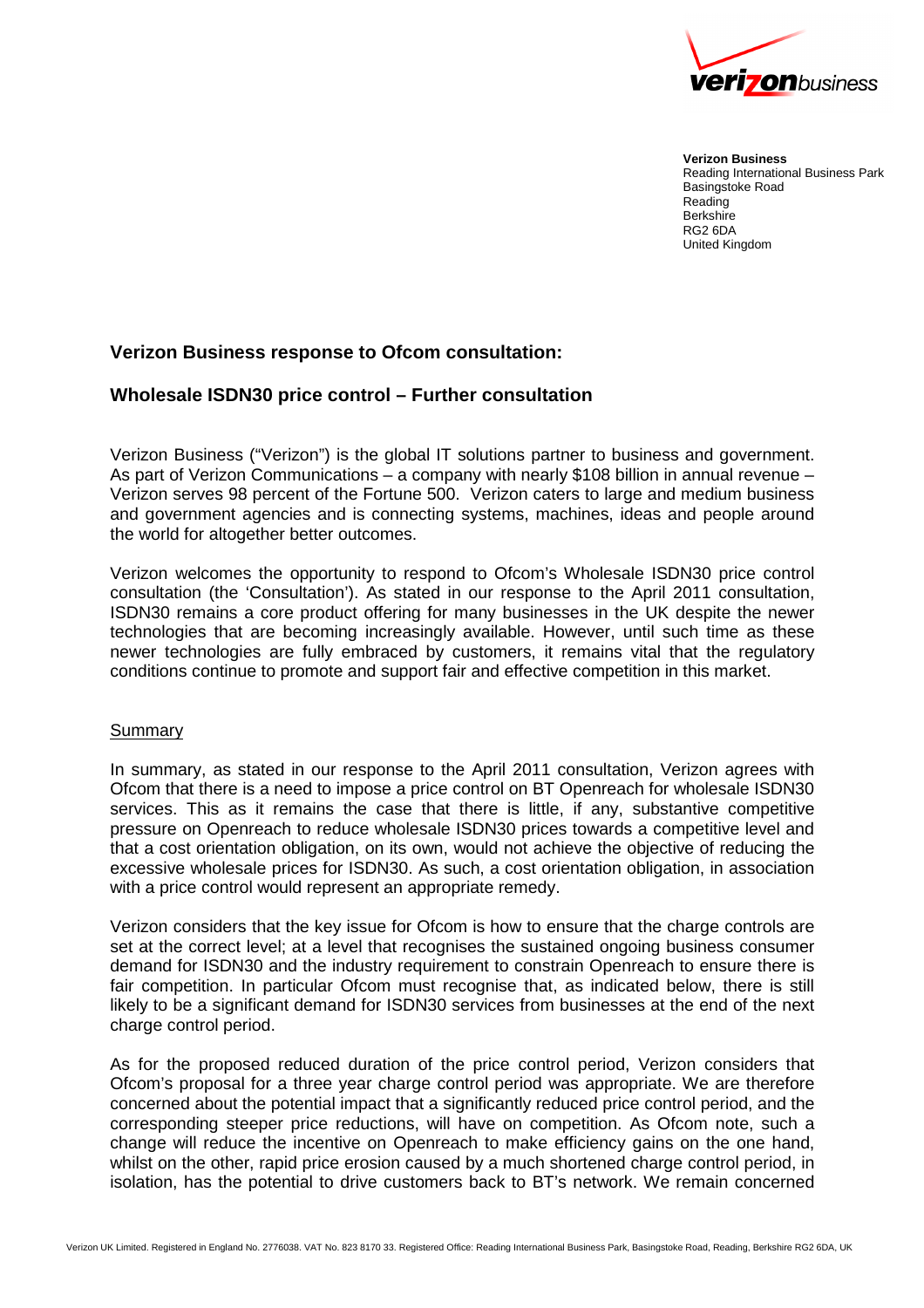

that significantly steeper price decreases than originally intended will cause unnecessary detriment to competition at the wholesale level, and will ultimately favour BT over its competitors. This could be avoided simply if Ofcom continued with its original intention of setting a three year glide path.

We consider that the advantages of setting a three year charge control outweigh the more "administrative" benefits that might be realised from aligning the regulation of all related access exchange line products supplied by Openreach.

So whilst, in general, Verizon is supportive of Ofcom's intentions as outlined in this consultation, we would urge Ofcom to be vigilant in their efforts to ensure Openreach is sufficiently constrained so as to ensure alternative providers can compete on fair terms.

The following section addresses the specific questions tabled by Ofcom.

Q2.1 Do you agree that we should adopt a price control based on a 2 year period and align the prices of ISDN30 core services with their underlying costs of provision?

Whilst Verizon indicated its general support for both Ofcom's proposed 3 year price control period and the aligning of ISDN30 prices with costs when responding to the April 2011 consultation, we have significant concerns over the revised proposal to introduce a 2 year price control period.

It is regrettable that the new price control has been subject to delay and that it will now not be implemented until after April 2012. Regardless of whether Openreach is under a regulatory obligation to formally prepare or audit ISDN30 wholesale data for reporting purposes, it is a matter of significant concern that it is apparently unable to provide reliable robust data to the regulator. Ofcom's summary suggests that each time Ofcom has asked for data from BT in this regard, it has produced something different. This suggests that it would be very difficult to base any decisions or proposals on BT data, which should be a matter of grave concern to Ofcom.

Whilst Verizon can see the merits of aligning the regulation for all related access exchange line products supplied by Openreach, we consider there are significant risks associated with the adoption of a two year price control. A two year price control will result in a rapid price reduction (11% to 17%) on WLR ISDN30 over that short period, which in the absence of similar corresponding reductions for 2M Leased Lines or PPC's, is likely to result in customers moving back to the BT network. Accordingly, Verizon does not support the adoption of a two year price control period and would urge Ofcom to maintain its original intention of setting a three year price control period.

Whilst it is accepted that customer demand for ISDN30 will continue to decline as customers choose IP based alternatives, ISDN30 will, in our view, remain an important offering beyond March 2014. We set out our reasoning for this view in our response to the April 2011 consultation. As such an extended price control could be considered appropriate.

As for the proposal to align the prices of ISDN30 core services with their underlying cost of provision, in principle, Verizon totally agrees with such an aim. However, given the above comments, Verizon considers competition will be distorted if large reductions are mandated too quickly as a result of a glide path that is overly short and steep. Ofcom's aim should be pursued but in conjunction with a longer glide path.